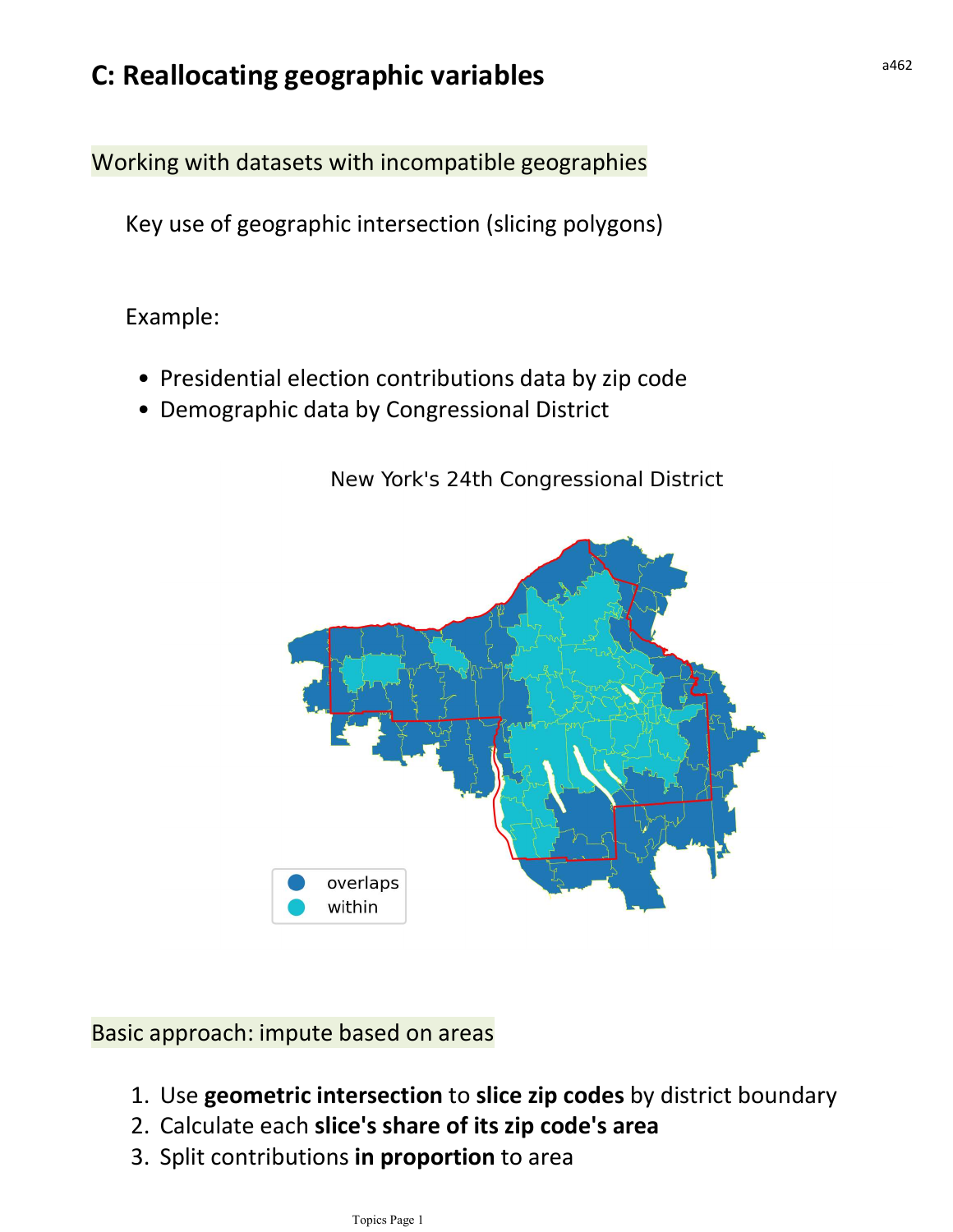4. Aggregate slice contributions by district

## Schematically:

Suppose district CDXX is the black rectangle below Consists of zones that are parts of 3 zips



Data on the zips:

|           |     | Zone Size Alignment with District Contributions |        |
|-----------|-----|-------------------------------------------------|--------|
| А         | 100 | Overlaps                                        | \$2000 |
| B         | 130 | Within                                          | \$3000 |
|           | 100 | Overlaps                                        | \$4000 |
| Total 330 |     |                                                 | \$9000 |

Geometric intersection creates five slices:

|  |  | Slice Zone District Size Share Contributions |
|--|--|----------------------------------------------|
|  |  | $ CDXX $ 50 0.5 0.5 $ 0.5*2000 = 1000$       |